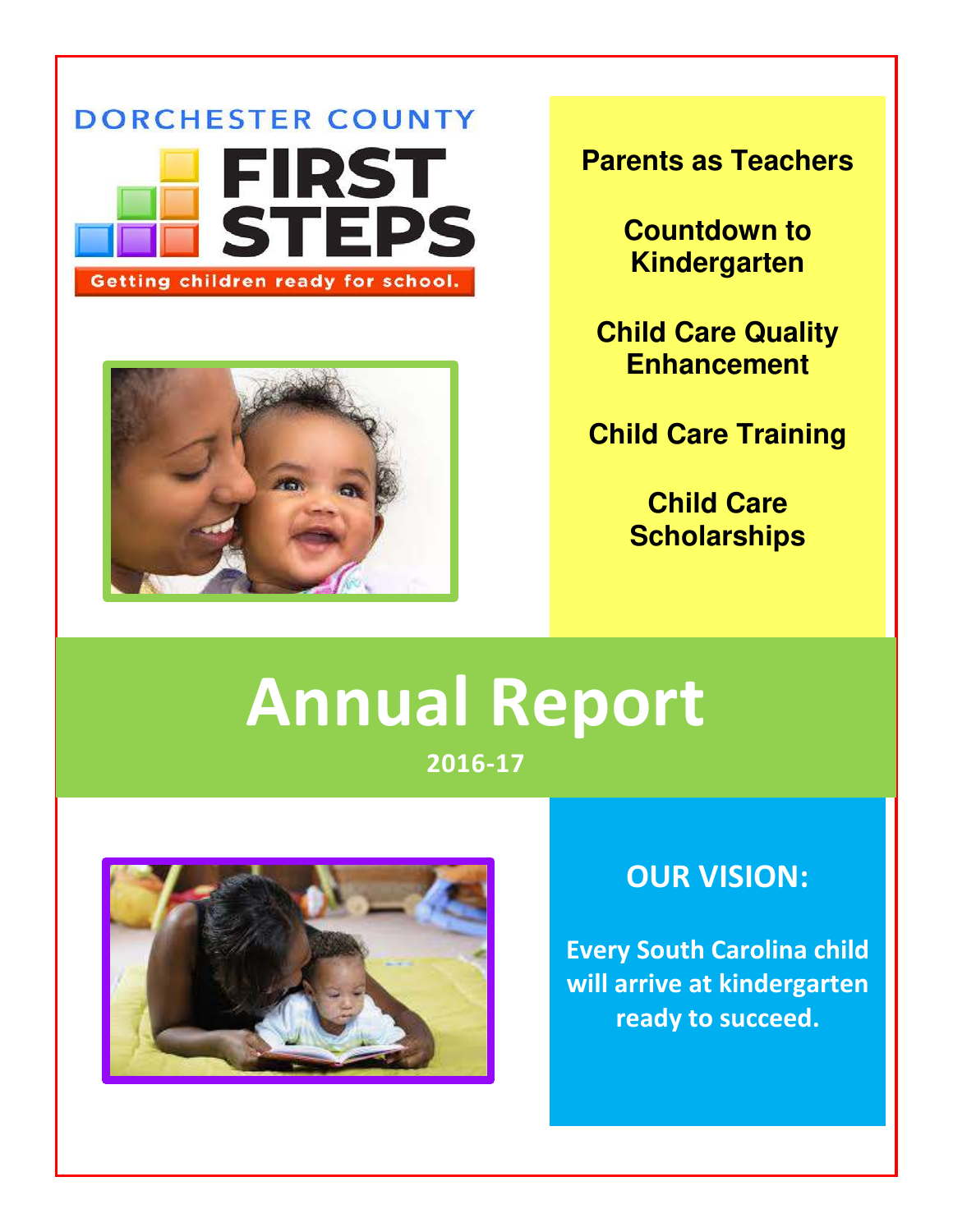

# **DORCHESTER COUNTY**

# **By The Numbers**

| <b>Indicator</b>                                                           | <b>SC</b> | <b>DORCHESTER</b>                            |
|----------------------------------------------------------------------------|-----------|----------------------------------------------|
|                                                                            |           | <b>County</b>                                |
| <b>Children Under Five</b>                                                 | 291,026   | 9419                                         |
| <b>Children In Poverty</b>                                                 | 24.4%     | 18%                                          |
| 3rd Graders Below<br><b>Standard in Reading</b>                            | 22.2%     | DD2 14.2%<br>DD4 20.6%<br><b>Total 34.8%</b> |
| <b>Births to Mothers</b><br>With Less Than a High<br><b>School Diploma</b> | 15.0%     | 10.7%                                        |
|                                                                            |           |                                              |

KIDS COUNT data provided by

**Children's Trust** OF SOUTH CAROLINA

- Since inception, Dorchester County First Steps has leveraged \$15% from sources outside state government. **That's \$.28 for every dollar received.**
- **427 hours of support and guidance** were provided to 27 families in our Parents As Teachers Program.
- **Childcare professionals received 54 hours** of technical assistance for early care best practices.
- Improved parenting practices through **9 Group Connections Parent Workshops.**
- **Total Children Served in FY17: 35**

### DORCHESTER County First Steps

810 Travelers Blvd Summerville, SC 29485 Phone: (843)873.3507 Fax: (843)873.3414

Board Chair Ms. Rhonda Robinson

rrobinson@dd4.k12.sc.us

Dorchester County First Steps **Crystal Y. Campbell Executive Director** 

It gives me great pleasure to share with you the successes supported by the Partnership Board, and Staff of Dorchester County First Steps. We are in our 17<sup>th</sup> year of carrying out the mission of "Getting Children Ready for **School"**, and I am honored to be able to lead this marvelous organization. An additional focus this year has been to be more involved in the community. So, the **"Do You Like Us Now?"** campaign is in full swing.

In FY17, Dorchester County First Steps has invested in many of the core areas of service. We contribute and support the work of Nurse Family Partnerships and in so doing have helped to strengthen the overall health and well-being of 27 children. We also support and implement two Parenting Programs-Parent-Child Home and Parents As Teachers. In the Parent Child Home Program, housed in both Dorchester 2 and Dorchester 4 Schools, we have provided 2424 hours of support and guidance to 49 families. The Parents As Teacher home visitation program provides quality instruction for 27 families led by Alicia Turner and Kristy Allan. We are also proud to announce that Alicia Turner is a state-wide PAT Trainer. We continue to strive to improve the quality of our child care centers by implementing the Quality Counts, continuous quality improvement rating system and we are happy to announce that 2 centers have increased their ratings and are ready to apply for ABC Quality due to the support of Ivory Mitchell, the QE Coordinator. The Literacy Kits, which are housed in both libraries in the County, have been circulated over 881 times. This means that families are using the kits with their children. All of these events were created with purpose; to help us attain our goal of **"**Getting Children Ready for School". **Do you like us now?**





**County Programs**









Strengthening Intervention

Child Care Early Education

# **State Programs** First Steps 4k



Family Strengthening

Early Education Quality Child Care School Transition Healthy Start Early Intervention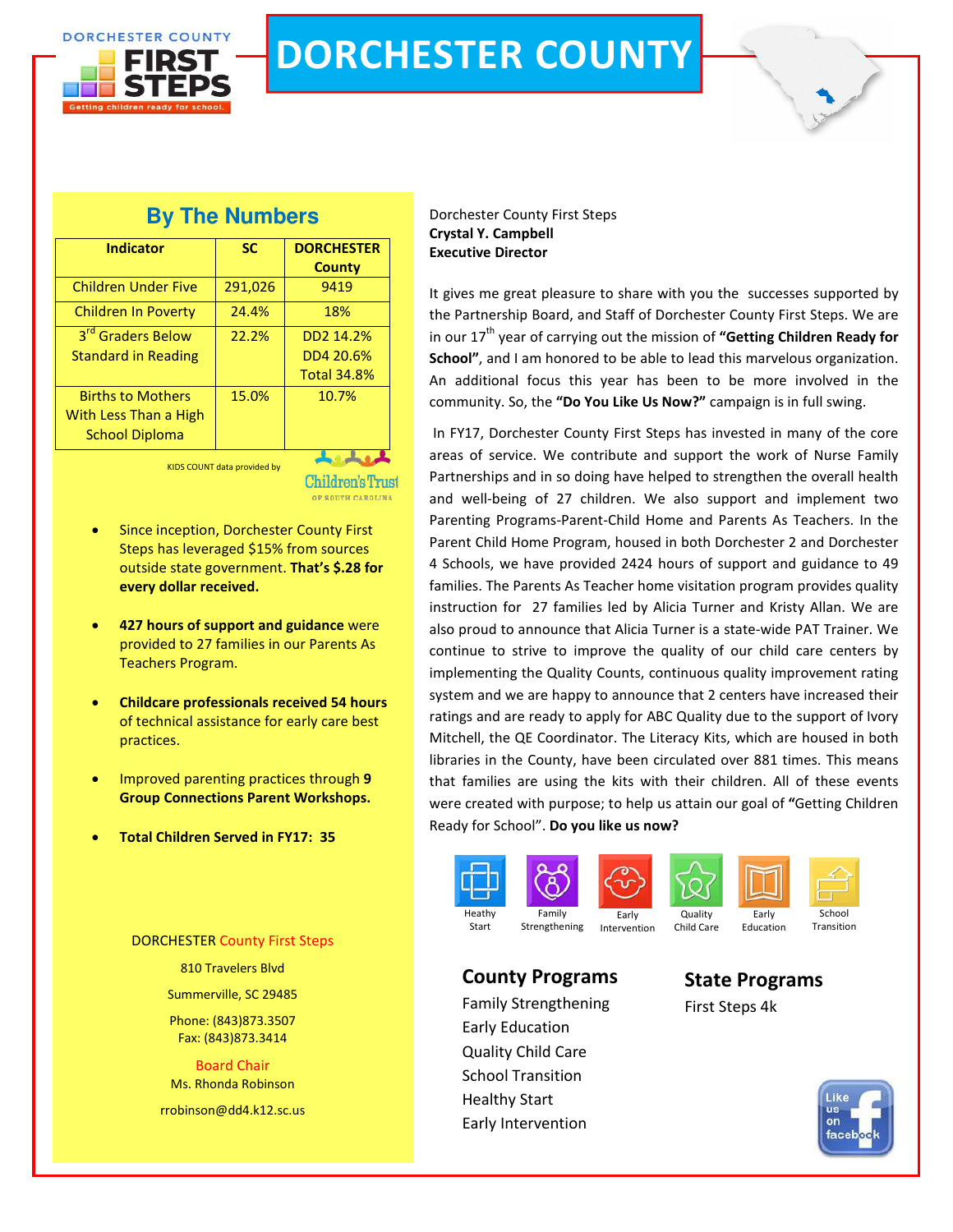### **DORCHESTER COUNTY**



# **What We Do**

**Each of the six color blocks of the First Steps logo represents a core area of service, outlining our comprehensive strategy to prepare children for long-term school success.** 

**With measurable outcomes across each of its six school readiness strategy areas, First Steps is getting results.**



### **Healthy Start**

We begin with a focus on providing a healthy start to life. This includes prenatal and post-partum services for both mother and baby. In 2007, First Steps collaborated with key philanthropic and agency partners to bring Nurse-Family Partnership to SC having a significant impact on reducing premature births and Medicaid costs.



### **Family Strengthening**

Our home visitation strategies, such as Parents as Teachers, Parent-Child Home and Early Steps to School Success, are helping parents understand their responsibilities to care for and be positive models for their children. As a result of First Steps' intervention and parenting support, 66% of clients initially assessed at "low" levels of parenting have achieved moderate or high levels of parenting skill.



### **Early Intervention**

.<br>and referring children to BabyNet and other early and verening enneron to babytication bank on a line.<br>intervention resources. participation First Steps 4K providers, visit Steps 4K providers, visit  $\mathcal{L}$ Children's school readiness depends on their healthy growth and development. First Steps helps identify potential delays early through developmental screenings



### **Quality Childcare**

Quality childcare starts with quality childcare providers. Our quality enhancement and training strategies lead to improved teacher-student interaction, which research shows has a significant impact on a child's development and success in school.



### **Early Education**

Private-public partnerships through First Steps 4K have led to significant cost efficiencies in the delivery of publicly funded 4K. One recent analysis suggests First Steps is achieving comparable results, without the need for costly capital construction, for 80 cents on the dollar. Early Head Start expands quality early learning and family support to infants and toddlers.



### **School Transition**

Each of the corresponding blocks of services leads ultimately to the goal of transitioning children successfully to school. Programs like Countdown to Kindergarten are ultimately preparing children for school success.

**Based on the needs of our community, Dorchester County First focuses its investments in Family Strengthening, Early Education, Early Intervention, Healthy Start, School Transition and Quality Child Care**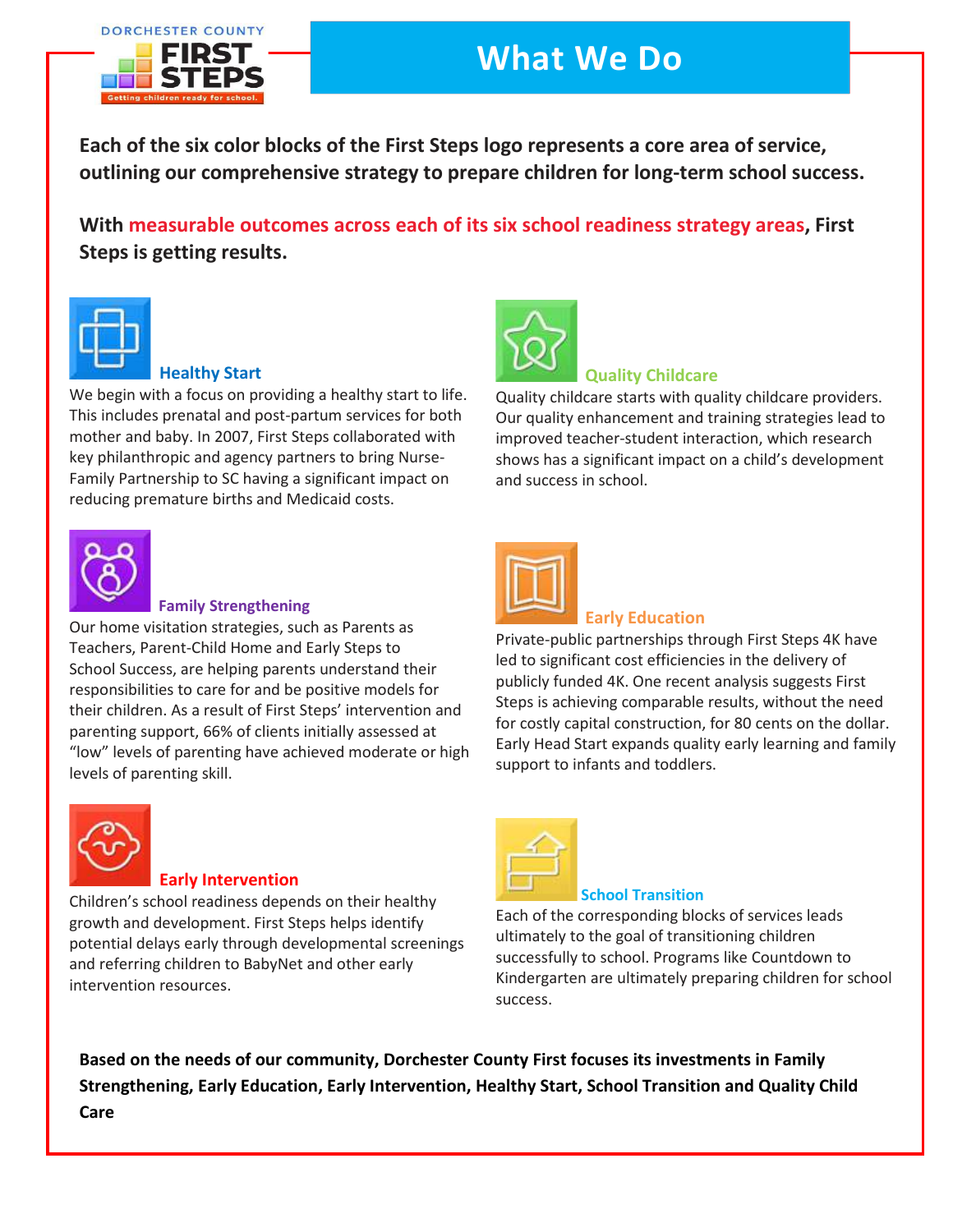



# **Helping vulnerable first-time mothers empowers them to achieve a better life for themselves and their children.**

# **Program Description**

Nurse-Family Partnership (NFP) helps transform the lives of vulnerable first-time mothers and their babies. Through ongoing home visits from registered nurses, low-income, first-time moms receive the care and support they need to have a healthy pregnancy, provide responsible and competent care for their children, and become more economically self-sufficient. From pregnancy until the child turns two years old, Nurse-Family Partnership's Home Visiting Nurses form a much-needed, trusting relationship with first-time moms, instilling confidence and empowering them to achieve a better life for their children – and themselves.

In Dorchester County, Nurse-Family Partnership is implemented through the Department of Health and Environmental Control.

**Dorchester First Steps serves families in greatest need. Among our NFP families:**

**\$9,000.00… median househole income 88%... of local moms initiate breastfeeding 25%... continue @ 6 months and 22% continue @ 12 months**



### **NFP by the Numbers, 2016-17**

| Children Served       |  |
|-----------------------|--|
| Number of Home Visits |  |

### *Success Story*

*A client enrolled as a fifteen year old, finishing her freshman year in High School. She learned to advocate for herself and provide age-appropriate stimulation for her son's development as well as loving care. She graduated from high school, a year early this June. She was on the honor roll and is now attending a four year college for her bachelor's degree in nursing.* 

*As told to me by Lindsay Odell, RN*

### **This year, our NFP program:**

**Supported 3 moms who graduated from high school.** 

**Cigarette smoking is down to 3.7% @ 36 weeks.**

### *Thank you to our partners!*

**Dorchester Fire and Rescue**

**Medicaid**

**Housing Authority**

**Children's Trust**

#### **Dorchester County First Steps**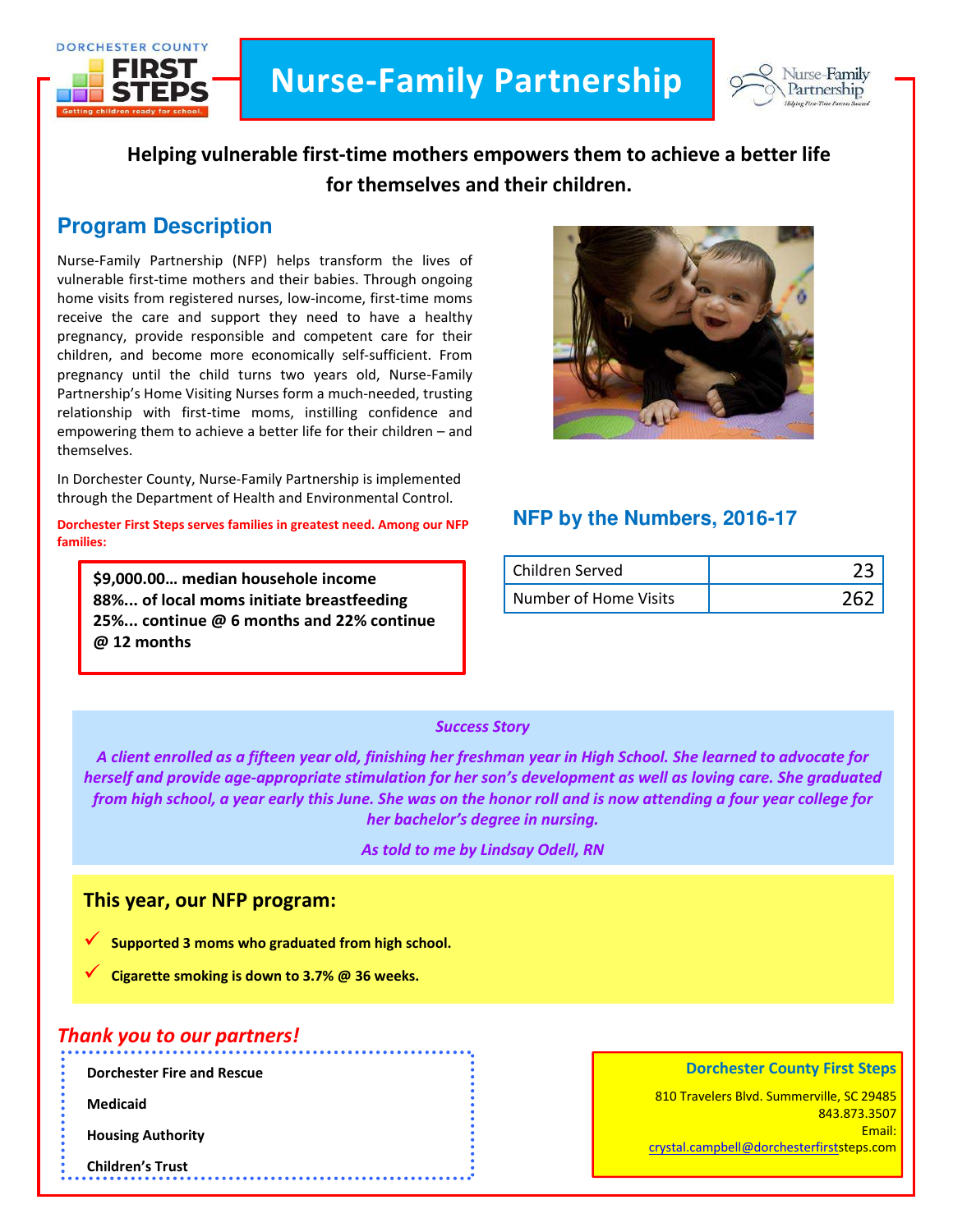

# **Early Identification and Referral**

### **Identifying and referring children with possible developmental delays can help assure**

### **school readiness.**

# **Program Description**

First Steps' Early Identification and Referral (EI&R) programs serve families with young children with suspected delays in development and coordinates public awareness for BabyNet services, acting as a local portal to connect families to community-based services they may need or desire to ensure the school readiness of their children

#### **EI&R services include:**

- 1. **Screenings** (developmental, vision, hearing) for children ages birth to 5 years with suspected delays in development
- 2. **Referrals**, based up the screening results, to appropriate community resources. This could include the local BabyNet System Point of Entry Office, the local school district, and/or support services such as speech therapy, physical therapy, and programs in libraries and other community resources.
- 3. **Parent information** including strategies to monitor growth and development.

Our EI&R program:

- **Provides early detection of developmental delays and health issues**
- **Promotes services and activities that promote child development**
- **Increases children's school readiness and school success**

**Dorchester First Steps serves families in greatest need. Among our EI&R families:**

21% **… live in poverty**

26% **… didn't graduate high school**

7% **… were teen parents**

*"EI&R is a wonderful opportunity to serve all families in Dorchester County, coupled with a home visit to ensure that as many children as possible receive a developmental screening." Alicia Turner, PAT Program Director*



### **EI&R by the Numbers 2016-17**

| Children Served                                                               |                                       |
|-------------------------------------------------------------------------------|---------------------------------------|
| Materials<br>Distributed                                                      | 96                                    |
| <b>Children Referred</b><br>to BabyNet, Local<br>School, or Other<br>Services | Baby Net: 6<br>School: 2<br>Other: 24 |

# **This year, our Early Identification and Referral program:**

**Screened 40 children using Ages and Stages Questionnaire**

**Referred 32 number of families to community resources after screening indicated need**

### *Thank you to our partners!*

**SC Inclusion Collaborative**

**Trident United Way**

**Department of Social Services**

#### **Dorchester County First Steps**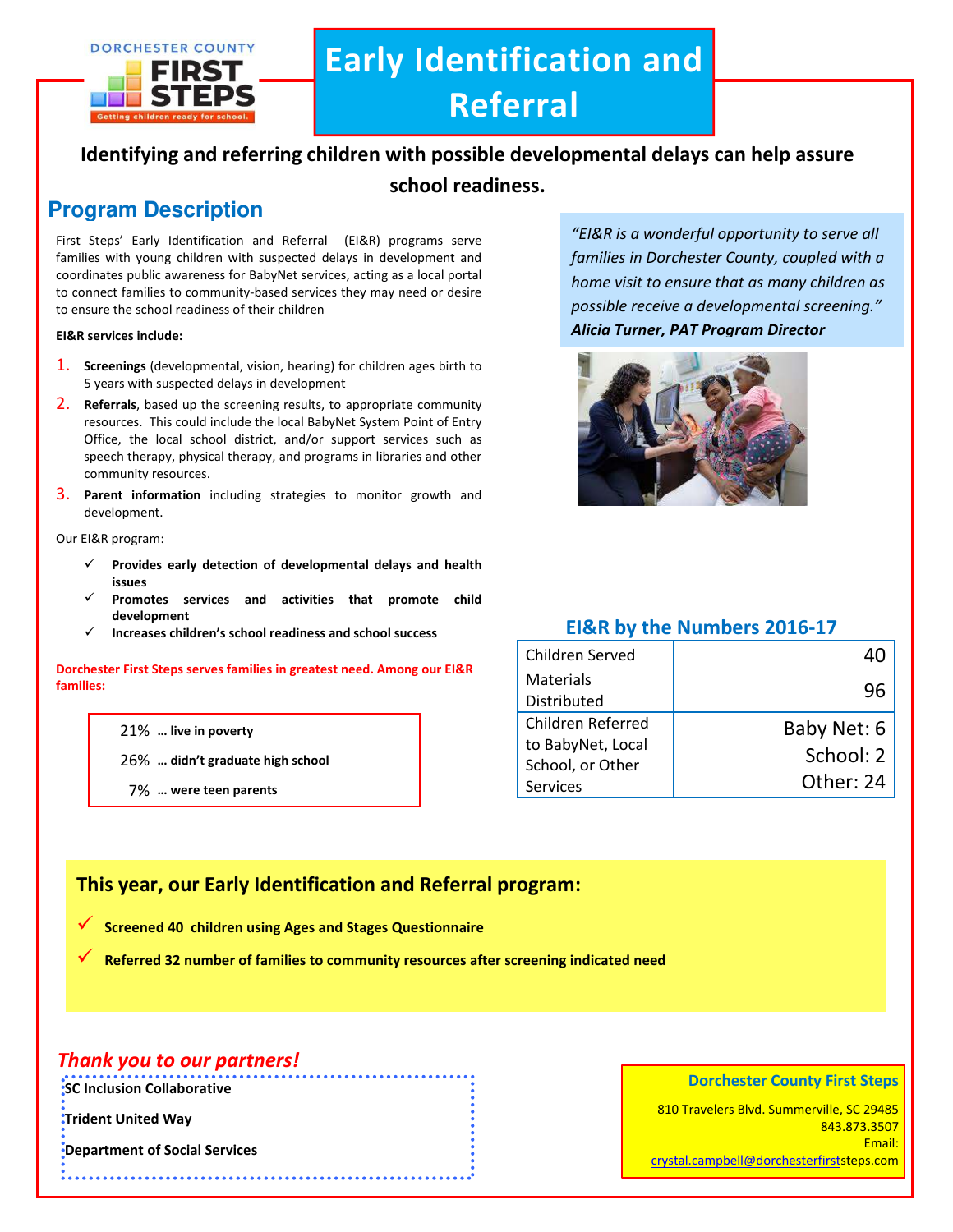DORCHESTER COUNTY





# **Parents play a critical role in their child's development.**

# **Program Description**

Parents as Teachers (PAT) is an evidence-based home visiting program designed to build strong communities, thriving families and children who are healthy, safe and ready to succeed. PAT services include:

- 1. **Personal Visits** at least twice monthly
- 2. **Monthly Group Connections** with other PAT families
- 3. **Screenings and Assessments** to identify developmental concerns
- 4. **Connections to Outside Resources** that families may need to succeed

#### **Dorchester First Steps serves families in greatest need. Among our PAT families:**

77% **… live in poverty** 

- 26% **… didn't graduate from high school**
- 7% **… were teen parents**



**Alicia Turner, PAT Program Director**

**Preparing children for success**

### **This year, our Parents as Teachers program:**

- **Averaged 13 home visits per family**
- **Identified and addressed 14 potential developmental delays, and made 14 connections for families to services such as Baby Net**
- **Improved parenting practices for example, parents reading to children more often.**
- **Improved literacy skills by distributing 476 books to participating families**

# **Thank you to our partners!**

**Baby Net**

**Department of Social Services**

*"We really enjoy working with our Program Educator. You are awesome at what you do. The children and I are really learning a lot."* 

*PAT Parent*

# **PAT by the Numbers 2016-17**

| <b>Families Served</b>                                                        |      | 27   |
|-------------------------------------------------------------------------------|------|------|
| Children Served                                                               |      | 35   |
| <b>Total Home Visits</b>                                                      |      | 353  |
| <b>Hours Spent Serving</b><br><b>Families</b>                                 |      | 431  |
| Average gain, Keys to<br><b>Interactive Parenting</b><br>Scale (pre-to-post): | 2.90 | 3.60 |

810 Travelers Blvd. Summerville, SC 29485 843.873.3507 Email: [crystal.campbell@dorchesterfirsts](mailto:crystal.campbell@dorchesterfirst)teps.com

**Dorchester County First Steps**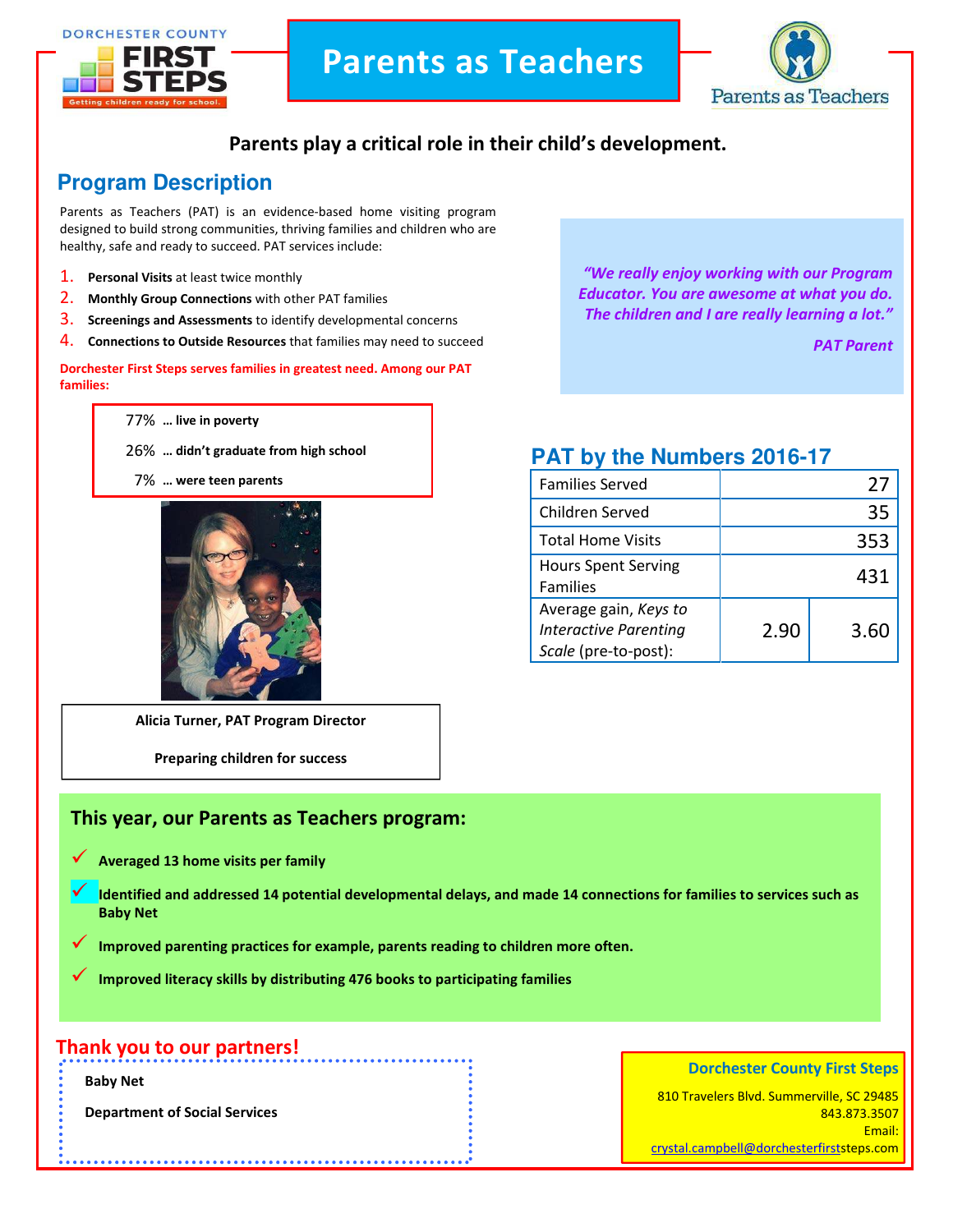

**In order to thrive, children need nurturing, responsive relationships and a supportive learning environment, both within and outside the home.**

# **Program Description**

The quality of care received by young children is crucial to their healthy development and school readiness. Child care providers strive to provide high quality care, but may lack the resources that are commonly available to publicly-funded early childhood programs, such as educational materials, on-site professional development, and other support.

**First Steps' Child Care Quality Enhancement (QE) is intended to produce measurable improvements in the quality of care provided to young children.** Participating child care providers must serve a high percentage of at-risk children, and are selected through a competitive process that requires a strong level of commitment to the QE process.

#### Program Components

- 1. On-site Technical Assistance (TA) at least twice monthly
- 2. Equipment and materials funding
- **3.** Integration with locally available training, provided by First Steps and other partners
- 4. Workforce Development
- 5. Coordination with community partners
- 6. Pre/post assessments of the classroom environment and teacher-child interaction, using nationally-recognized observational tools for infant/toddler and preschool settings (ITERS,ECERS,FCCERS)

### **QE by the Numbers, 2016-17**

| <b>Child Care Providers</b><br>Served                               |     |
|---------------------------------------------------------------------|-----|
| Number of TA Visits<br>Provided                                     | 109 |
| Number of Children 0-5<br><b>Enrolled in Provider</b><br>Classrooms | 714 |

#### *Congratulations to our QE participants for 2016-17!*

| <b>Child Care Provider</b>      | <b>Pre/Post Improvement</b> |
|---------------------------------|-----------------------------|
| Sunshine House-Four yr old      | From 1.08 to 2.89           |
| Good Shepher-Four yr old room   | From 3.57 to 4.03           |
| In God's Care-Three yr old room | From 1.53 to 2.45           |
| Loving & Learning-Four yr old   | From 1.38 to 1.67           |
|                                 |                             |

### **This year, our Quality Enhancement program:**

**Based on evaluations of Child Care Providers we received 100% client satisfaction with coaching and mentoring**

 **Based on pre/post Environment Rating Scale assessments QE Providers working with DCFS have on average improved .73 points. We are changing our strategy but still working with the same providers.** 

**Provided 350 hours of technical assistance to child care providers** 

**Provided \$12,000.00 in materials grants to participating child care providers** 

### *Thank you to our partners!*

**RBP Consulting Kelly Phifer SC Child Care Licensing ABC Quality Child Care Resource & Referral**

#### **Dorchester County First Steps**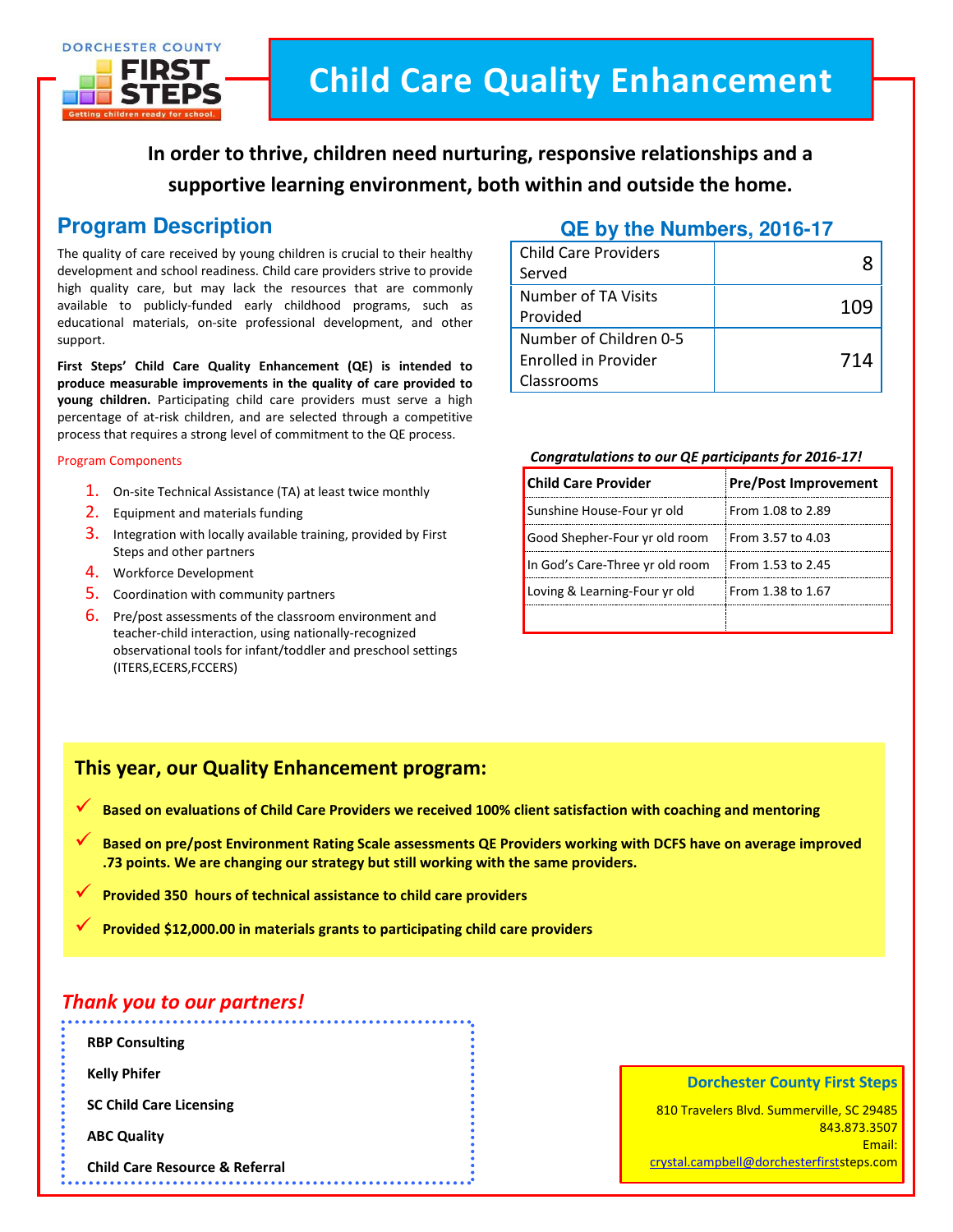

# **Child Care Training**

# **Those who care for young children need high-quality, accessible, and affordable professional**

# **development. Program Description**

High-quality child care hinges on high-quality professional development that meets the needs of the local child care workforce.

First Steps-sponsored training is certified through the SC Center for Child Care Career Development and includes topics in the areas of nutrition, health and safety, curriculum, child guidance, professional development and program administration. Best practices in training include not only the training itself, but follow-up in the classroom.

### **Child Care Training Sponsored by Dorchester First Steps, 2016-17**

| Topic:                          | Sessions: |
|---------------------------------|-----------|
| Curriculm                       | 13 hours  |
| Child Guidance                  | 4 hours   |
| Child Growth & Development      | 5 hours   |
| Health & Safety                 | 4 hours   |
| <b>Professional Development</b> | 1 hour    |
| Program Administration          | 2 hour    |

### **Training by the Numbers, 2016-17**

| <b>Total Training Hours</b>                   |     |
|-----------------------------------------------|-----|
| Child Care Teachers and<br>Directors Served   | 591 |
| <b>Number of Training Sessions</b><br>Offered |     |

*"I enjoyed it [the training] and it was very informative and a great hands-on experience for me being a visual person."*

*E. W.- Training Participant*



All training sessions are conducted by Certified Trainers with the Center for Child Care Career Development

### **This year, our Training program provided:**

- **591 early childhood staff with high quality training**
- **49 hours of certified training by Master Certified Trainers with the Center for Child Care Career Development**
- **30 follow-up visits with training participants to help put training into practice**

### *Thank you to our partners!*

**Center for Child Care Career Development**

**Ripple Consulting, Jessica Flowers**

#### **Dorchester County First Steps**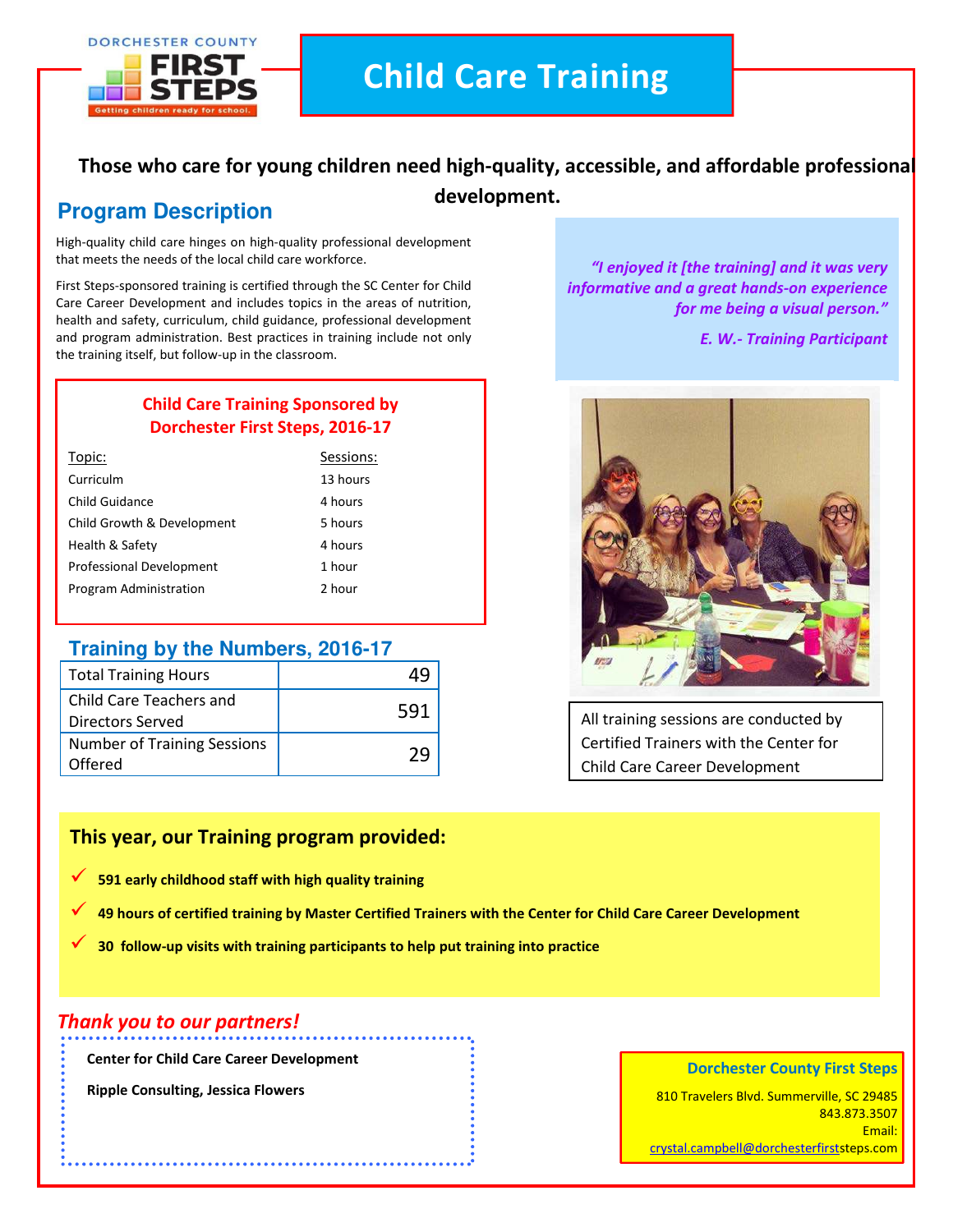

# **Child Care Scholarships**

### **Too many families in Dorchester County cannot afford quality care for their children.**

# **Program Description**

**Access to quality child care is essential for children while away from their primary caregivers.** Yet, of those families income-eligible for child care assistance in South Carolina, only a small fraction receive it due to lack of funds. In the absence of nurturing and consistently available family, friends or neighbors, parents are faced with few - or no – affordable care options.

**Dorchester First Steps serves families in greatest need. Among our scholarship families:**

1,786 **… live in poverty**

1.87% **…victims of child abuse and neglect**

5.24% **… were teen parents**

In addition to regular monitoring of child care providers that receive First Steps scholarships, First Steps conducts at least one developmental screening each year with scholarship children and connects families to needed services within the community.

Families, with children of age, that apply for scholarships are encouraged to participate in DCFS's Parents As Teachers Home Visitation program. Recognizing that we have not been as successful with administering the vouchers as projected, Ivory Mitchell has taken on the task of securing and verifying prospective families for scholarships. Since July 2017, we have administered 8 vouchers. So, for FY 18, we are well on our way to meeting our goal. *Do you like us now?*

*The goal of DCFS is to provide quality child care for every child needing the services.* 

*Crystal Campbell, Executive Director*



Dorchester First Steps reached out into all areas of the community to help parents with their child care needs.

### **Scholarships by the Numbers, 2016-17**

| <b>Number Families</b> |  |
|------------------------|--|
| Applied                |  |
| Children Served        |  |

### **This year was our first time initiating the Scholarship program. Here were our goals:**

- **To provide 24 children who reside in Dorchester County with scholarship assistance so their parents could work or attend school**
- **To identify and address potential developmental delays among scholarship children and provide the families with PAT opportunities**
- **To make connections for families to services such as Baby Net, Child Find, Beginnings, PCH and PAT**
- **To support ABC Quality Child Care facilities in Dorchester by subsidizing child care tuition for families who would not otherwise be able to afford quality care**

### *Thank you to our partners!*

**Department of Social Services**

**ABC Quality**

#### **Dorchester County First Steps**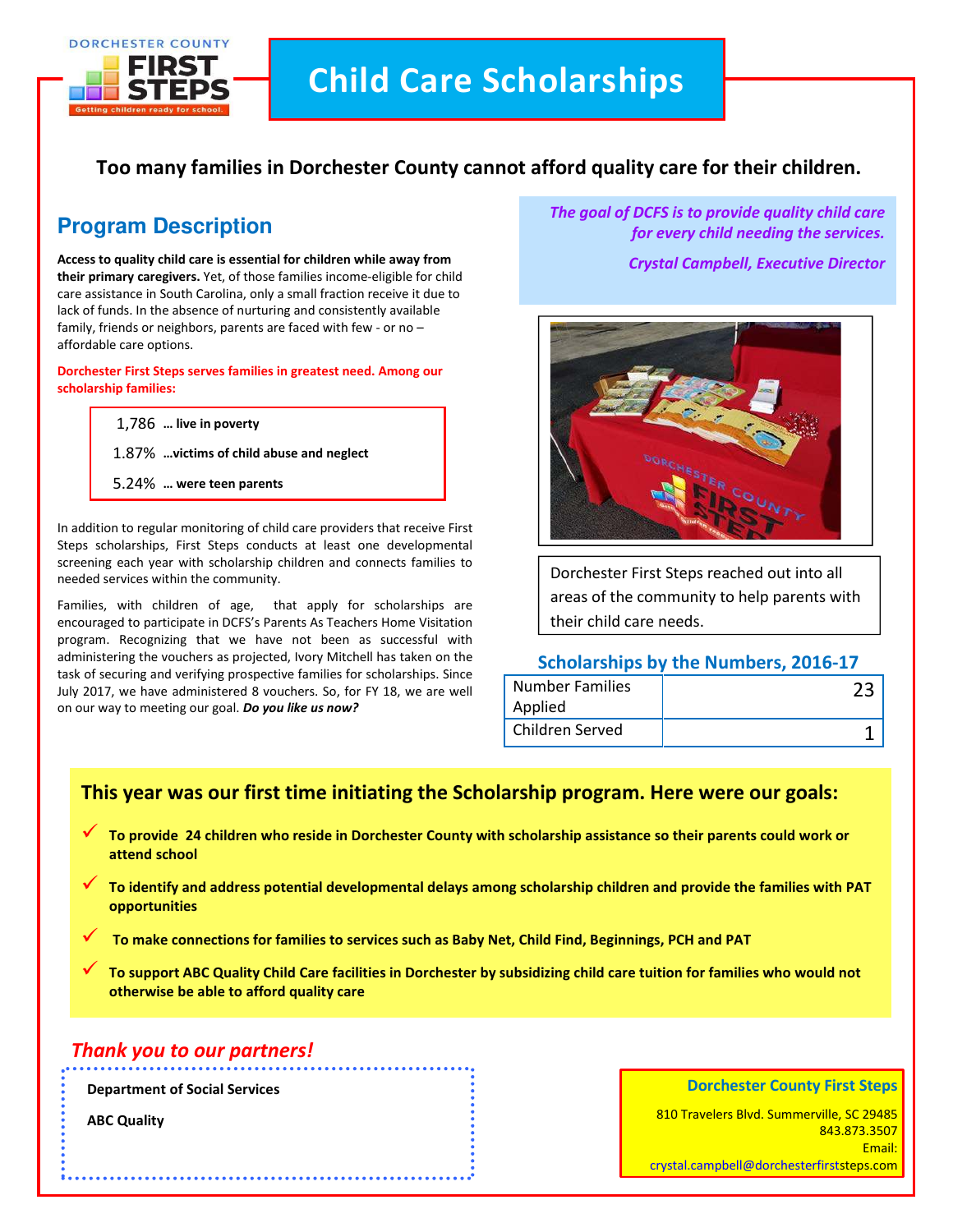

# **Countdown to Kindergarten**



## **Bringing parents and teachers together as partners sets the foundation for success in school.**

# **Program Description**

Countdown to Kindergarten (CTK) is a summer home visitation model connecting rising Kindergartners and their families with their future teachers. The program is designed:

- to forge strong and lasting home-school relationships,
- to acquaint children and families with the state and classroom expectations to increase the likelihood of school success,
- to increase parent involvement in the early grades (particularly in hard-to-reach communities), when children's learning is foundational for life success; and
- to increase public awareness of the importance of school readiness and provide ways for parents and communities to impact children's early school success.

#### Countdown to Kindergarten integrates all of the following:

**Home Visitation.** Teachers make six visits over the summer to the homes of participating students and families. Children and families are introduced to actual materials used in kindergarten and are given a Kindergarten Transition Toolkit to keep.

**Learning Celebration.** The last visit is a "field trip" to the school where the child will attend class in the fall.

**Public Awareness.** Throughout the summer, First Steps releases tips to media to help parents and caregivers get children ready for Kindergarten.

### **\*CTK by the Numbers, Summer 2016**

| Children Served        |  |
|------------------------|--|
| <b>Families Served</b> |  |
| Home/School Visits     |  |

**\*CTK program data is for June-August 2016, whereas CTK fiscal data includes expenditures from July 1, 2016 through June 30, 2017.**



*Countdown to Kindergarten getting children ready for school*

### **This year, our Countdown to Kindergarten program:**

- **53% of the participating families felt they truly know and trust their child's teacher**
- **Increased the amount of time parents spent reading to children by 50%**
- **Provided the parents with activities and books to help their child succeed in Kindergarten**

### *Thank you to our partners!*

**Dorchester District Two**

**Dorchester District Four**

**Kaplan Early Learning Company**

**Head Start and Kindergarten Teachers**

*Like us on Facebook! Countdown to Kindergarten-South Carolina*



#### **Dorchester County First Steps**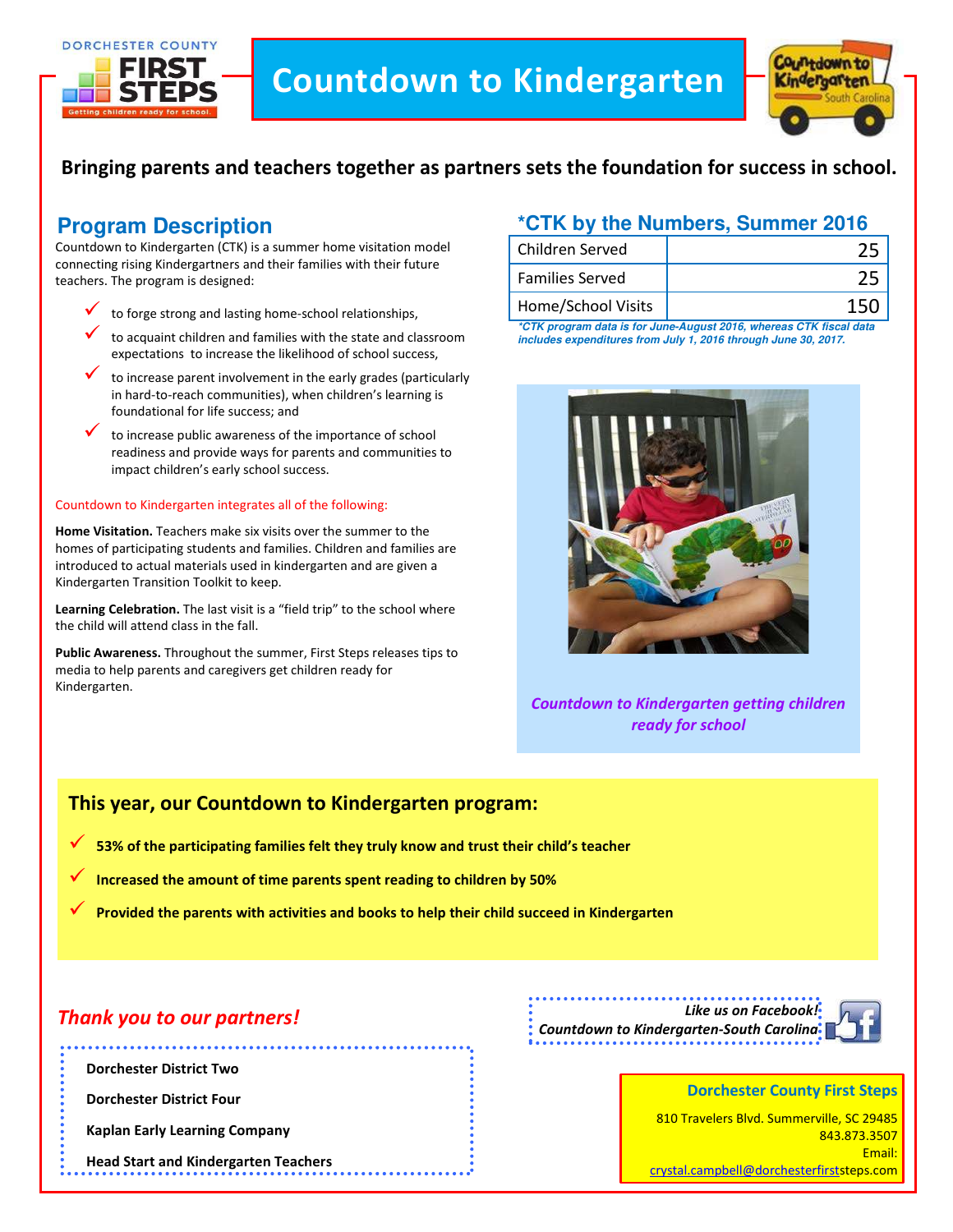

### **State Funds Leveraged in 2016-17\*: 15%**

**\*Percentage of state dollars matched by additional federal, private, and/or in-kind funds**

| <u>2010 The Aponantareo by Giraldy (Giraldance hambolo for the police cary 1) 2010 through carlo coj 2011</u> | State \$  | Federal \$ | Private \$       | In-Kind $\oint$  | Total \$  | % of 2016-17<br><b>Expenditures</b> |
|---------------------------------------------------------------------------------------------------------------|-----------|------------|------------------|------------------|-----------|-------------------------------------|
| Parents as Teachers                                                                                           | \$106,887 | \$0        | \$0              | \$0]             | \$106,887 | 19%                                 |
| Parent-Child Home                                                                                             | \$53,826  | \$0        | \$0              | \$71,441         | \$125,267 | 23%                                 |
| Nurse Family Partnership                                                                                      | \$10,765  | \$0        | \$0]             | 50               | \$10,765  | 2%                                  |
| Countdown to Kindergarten                                                                                     | \$19,383  | \$0        | \$0              | \$0 <sub>l</sub> | \$19,383  | 4%                                  |
| <b>Child Care Quality Enhancement</b>                                                                         | \$88,904  | \$0        | \$464            | \$0 <sub>l</sub> | \$89,368  | 16%                                 |
| <b>Child Care Training</b>                                                                                    | \$18,616  | \$0        | \$170            | \$0 <sub>l</sub> | \$18,786  | 3%                                  |
| <b>Child Care Scholarships</b>                                                                                | \$70,000  | \$0        | \$0              | \$0]             | \$70,000  | 13%                                 |
| <b>Community Education</b>                                                                                    | \$31,156  | \$0        | \$288            | \$0 <sub>l</sub> | \$31,444  | 6%                                  |
| <b>Early Identification &amp; Referral</b>                                                                    | \$15,447  | \$0        | \$0 <sub>l</sub> | \$0 <sub>l</sub> | \$15,447  | 3%                                  |
| <b>Program Support</b>                                                                                        | \$25,859  | \$0        | \$0              | \$0]             | \$25,859  | 5%                                  |
| Administrative Support                                                                                        | \$36,631  | \$0        | \$478            | \$0 <sub>l</sub> | \$37,109  | 7%                                  |
| <b>TOTAL EXPENDITURES</b>                                                                                     | \$477,474 | \$0        | \$1,400          | \$71,441         | \$550,315 |                                     |

### **2016-17 Expenditures by Strategy (Unaudited numbers for the period July 1, 2016 through June 30, 2017)**

**Since inception, Dorchester County First Steps has leveraged \$1,523,309 from sources outside of state government. That's 28 cents for every state dollar.**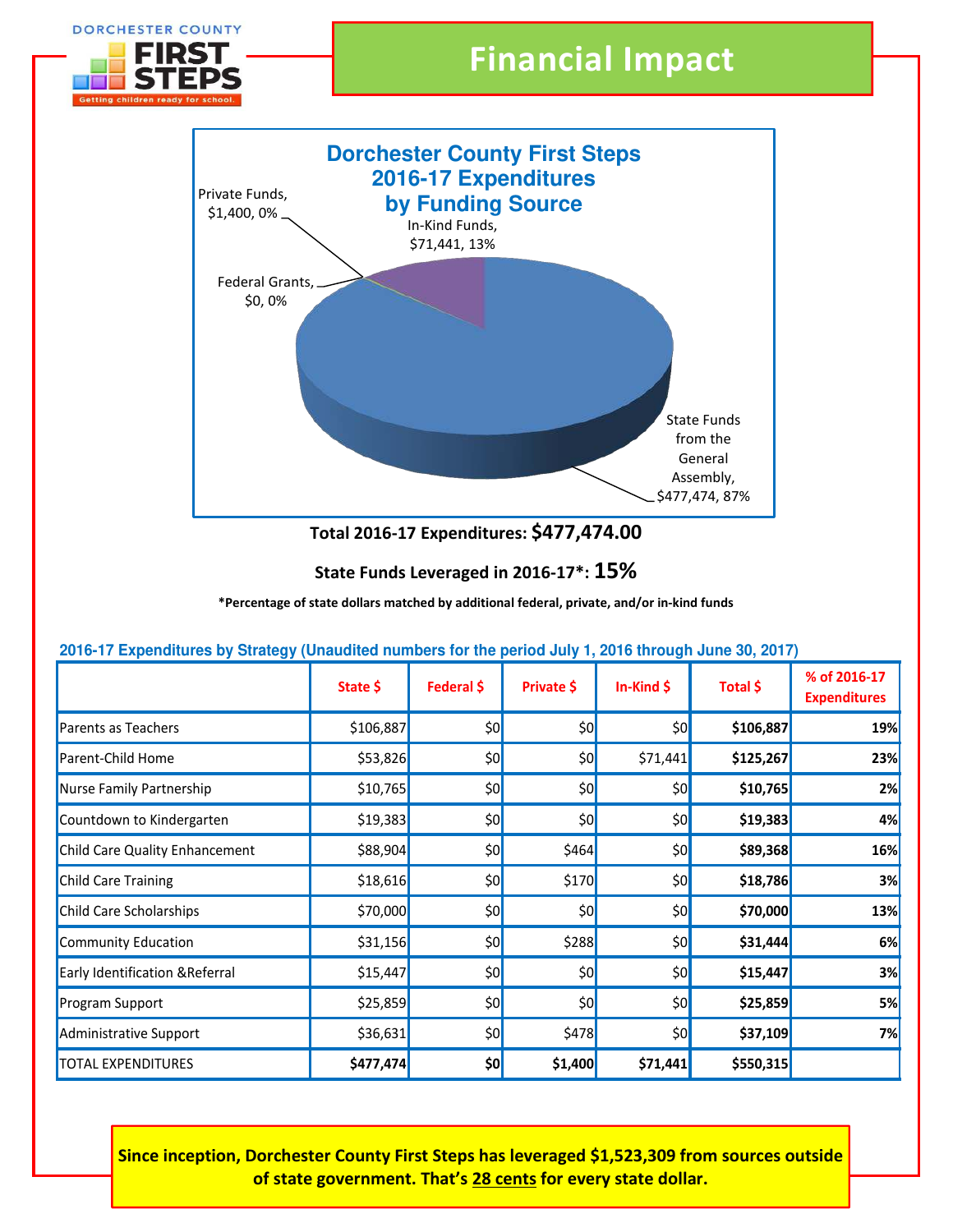

Through partnerships and collaborations, as well as financial support from grants and contributions, XYZ First Steps leverages state dollars to enhance and expand services to children and families.

# **Funding Support**

State of South Carolina: \$477,474.00 (*through South Carolina First Steps*)

Center for Child Care Career Development: \$2000.00

DCFS Board Members: 90%

### **In-Kind Support**

Dorchester District 2 School District Dorchester District 4 School District Nefeteri Smalls, Healing Hurts Lewis Porcher, Builders Of Our Heritage Rojalyn Phillips, RBP Consulting Pam Bradley, Kaplan



**DCFS making a difference in the lives of Dorchester County's children.**

### **How your support helps children in Dorchester County:**

- **\$15 provides a young child a book per month for one year!**
- **\$20 feeds dinner to low-income families attending a parenting workshop**
- **\$3,400 helps a low-income family afford quality child care for one month**

**Mail gifts to: 810 Travelers Blvd Suite D#1** 

**Summerville, SC 29485**

# **Save the Date!**

DORCHESTER FIRST STEPS

ANNUAL MEETING

NOVEMBER 7, 2017

6:00-8:30 pm

**Support Dorchester First Steps today through a tax-deductible donation, or volunteer!**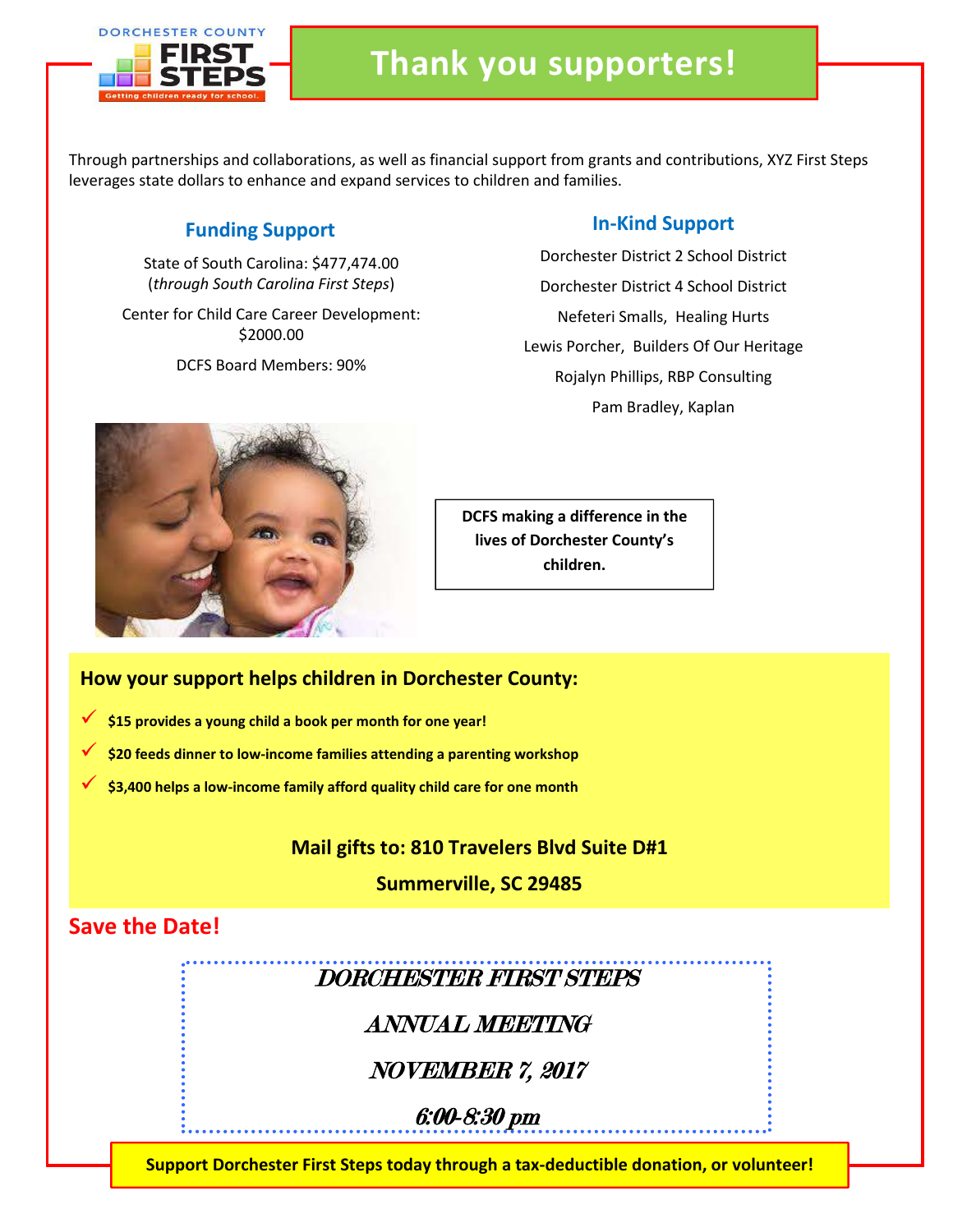

# **Community Impact**

### **DCFS Do You Like Us Now?**

Sharing our resources with the community is one of DCFS's main goals. We have implemented strategies in order to aid children to be ready for school. The literacy kits are a major part of our success.

# 881 Literacy Kits were circulated in FY17

Dorchester County First Steps participated in several outreach events:

Zion Pilgrims Resources Day Lowes Fire Prevention Event Flowertown Festival GRITS Festival DCFS & Cracker Barrel Storywalk





# Early Literacy Kits

Dorchester County First Steps identified early literacy as a need within the county. We have partnered with the Dorchester County Library System to create, maintain and distribute Early Literacy Kits (ELKS).

After a brief training, parents are encouraged to check out the ELKs from the library.

The Early Literacy Kits (ELKs) were implemented in 2014. In 2015, 231 kits circulated between both libraries. In 2016, 347 kits have been in homes and utilized by families. This fiscal year FY17, 881 kits have used by children and families. This means that more books are being read to children and more skills are being taught.

**Support Dorchester County First Steps today through a tax-deductible donation, or volunteer.**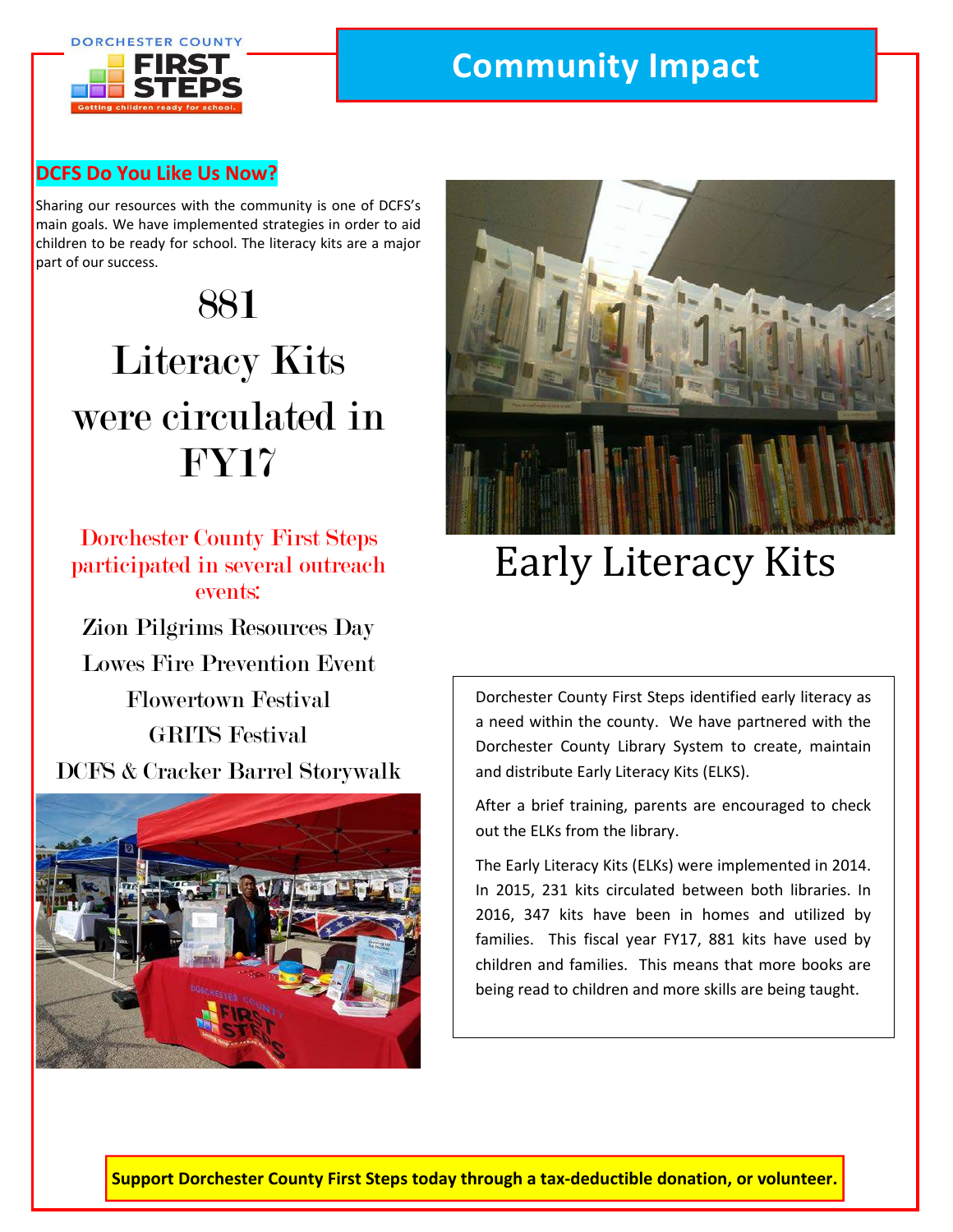

I

# **Dorchester County First Steps Board: Do You Like Us Now?** DCFS Portal and Convener

The mission of the Dorchester County First Steps is to improve the early childhood development of Dorchester County children. We provide resources and leadership to assist families in preparing their children to reach school healthy and ready to succeed through community partnerships and collaboration.

Dorchester County Partnership Board prides itself in maintaining proper decorum during meetings. Members of the Board support the staff by attending and working on various outreach activities, encouraging staff and strategy development, and giving financially to support Board events.

# **Dorchester County First Steps Partnership Board, 2016-17**

| <b>Name</b>            | <b>Position</b>         | <b>Board Category</b>                                     |
|------------------------|-------------------------|-----------------------------------------------------------|
| <b>Rhonda Robinson</b> | <b>Board Chair</b>      | <b>School District</b><br>Representative                  |
| <b>Susan Gaston</b>    | <b>Vice Board Chair</b> | <b>School District</b><br>Representative                  |
| <b>Elaine Bryant</b>   | <b>Board Member</b>     | <b>Parent of a Young Child</b>                            |
| <b>Betty Harrison</b>  | <b>Board Member</b>     | <b>Faith Community</b>                                    |
| Jennifer Smith         | <b>Board Member</b>     | <b>District 2 Library</b><br>Representative               |
| <b>Elizabeth Brown</b> | <b>Board Member</b>     | <b>Distirct 4 Library</b><br>Representative               |
| <b>Ronda Simmons</b>   | <b>Board Member</b>     | <b>Child Care Provider</b>                                |
| Rebecca Denny          | <b>Board Member</b>     | <b>Head Start Mental Health</b>                           |
| <b>Elnora Brown</b>    | <b>Board Member</b>     | <b>School District 4 Nurse</b>                            |
| <b>Marie Scroggins</b> | <b>Board Member</b>     | <b>Grandmother of a Young</b><br><b>Child/Faith Based</b> |
| <b>Felicia Veasey</b>  | <b>Board Member</b>     | <b>DHEC Representative</b>                                |
| Dr. Jacquelyn HIII     | <b>Board Member</b>     | Community<br>Representative                               |
| <b>Karen Johnson</b>   | <b>Board Member</b>     | <b>Business Community</b>                                 |
| <b>Andrea Smith</b>    | <b>Board Member</b>     | <b>Early Childhood</b><br>Professional                    |
| <b>Kristin Common</b>  | <b>Board Member</b>     | <b>Child Care Provider</b>                                |